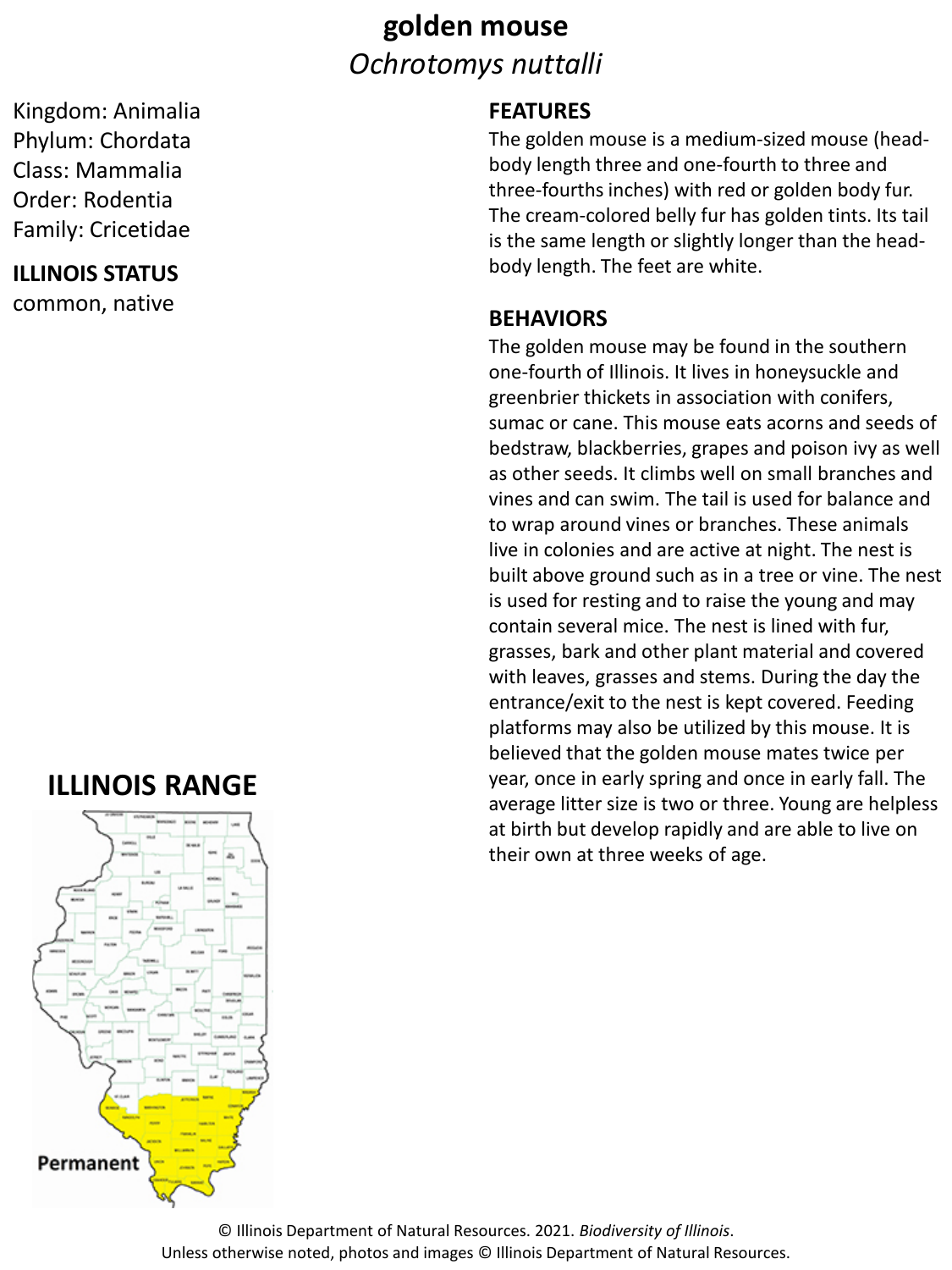© D. Stetson, Mammal Images Library of the American Society of Mammalogists

## female suckling infant



© Illinois Department of Natural Resources. 2021. *Biodiversity of Illinois*. Unless otherwise noted, photos and images © Illinois Department of Natural Resources.